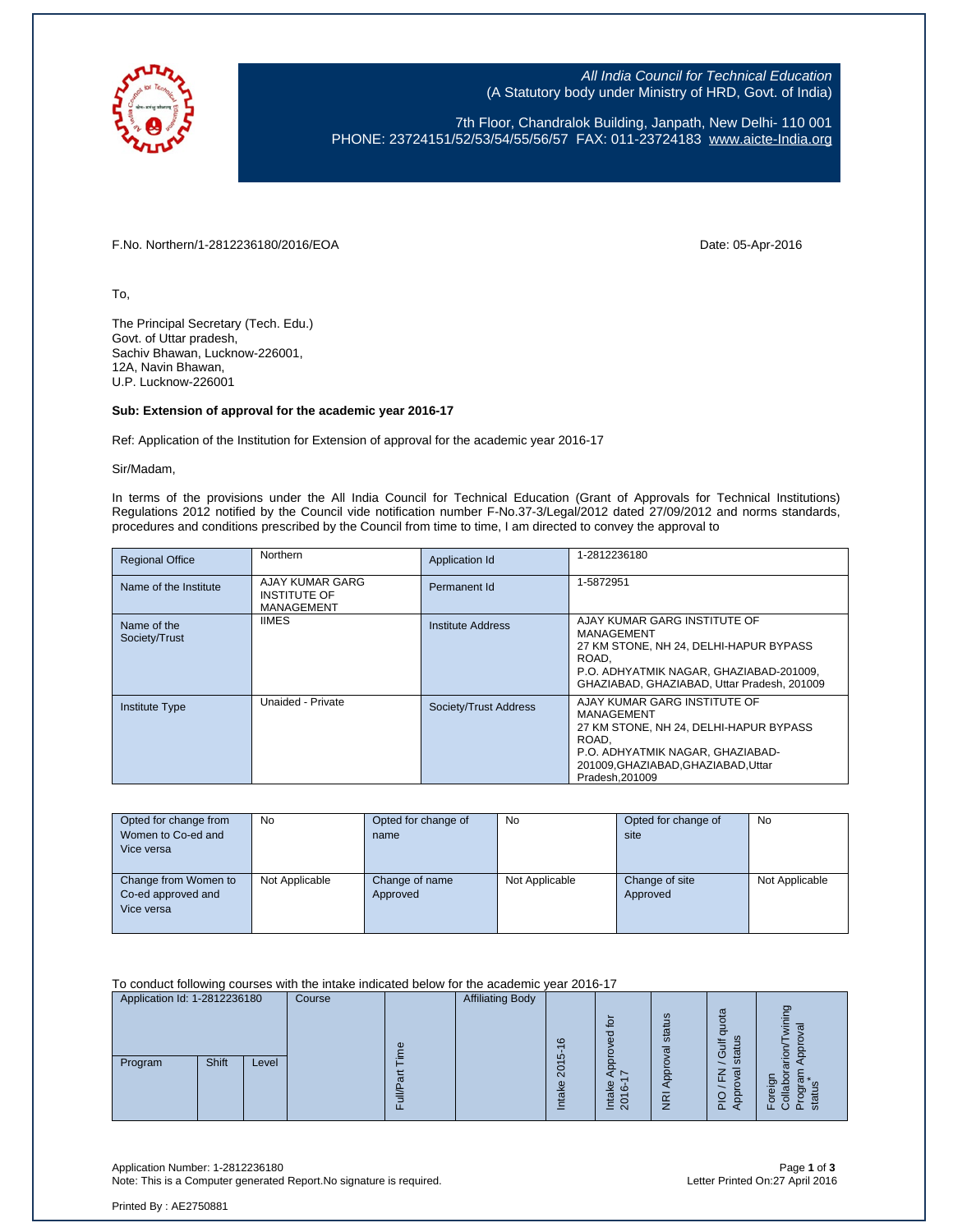

# All India Council for Technical Education (A Statutory body under Ministry of HRD, Govt. of India)

7th Floor, Chandralok Building, Janpath, New Delhi- 110 001 PHONE: 23724151/52/53/54/55/56/57 FAX: 011-23724183 [www.aicte-India.org](http://www.aicte-india.org/)

| MANAGEME<br><b>NT</b> | 1st<br>Shift | POS<br><b>GRA</b><br><b>DUA</b><br><b>TE</b> | <b>MASTERS IN</b><br><b>BUSINESS</b><br>ADMINISTRATI<br>ON. | <b>FULL</b><br><b>TIME</b> | Dr. A.P.J.<br>Abdul Kalam<br>Technical<br>University,<br>Uttar Pradesh,<br>Lucknow | 120 | 120 | <b>NA</b> | <b>NA</b> | <b>NA</b> |
|-----------------------|--------------|----------------------------------------------|-------------------------------------------------------------|----------------------------|------------------------------------------------------------------------------------|-----|-----|-----------|-----------|-----------|
|                       |              |                                              |                                                             |                            |                                                                                    |     |     |           |           |           |

The above mentioned approval is subject to the condition that AJAY KUMAR GARG INSTITUTE OF MANAGEMENT shall follow and adhere to the Regulations, guidelines and directions issued by AICTE from time to time and the undertaking / affidavit given by the institution along with the application submitted by the institution on portal.

In case of any differences in content in this Computer generated Extension of Approval Letter, the content/information as approved by the Executive Council / General Council as available on the record of AICTE shall be final and binding.

Strict compliance of Anti-Ragging Regulation:- Approval is subject to strict compliance of provisions made in AICTE Regulation notified vide F. No. 37-3/Legal/AICTE/2009 dated July 1, 2009 for Prevention and Prohibition of Ragging in Technical Institutions. In case Institution fails to take adequate steps to Prevent Ragging or fails to act in accordance with AICTE Regulation or fails to punish perpetrators or incidents of Ragging, it will be liable to take any action as defined under clause 9(4) of the said Regulation.

### **Note: Validity of the course details may be verified at www.aicte-india.org**

 **Dr. Avinash S Pant Vice - Chairman, AICTE**

Copy to:

- **1. The Regional Officer,** All India Council for Technical Education Govt. Polytechnic Campus Adjoining Directorate of Technical Education Vikas Nagar, Kanpur-208 002, Uttar Pradesh
- **2. The Director Of Technical Education,** Uttar Pradesh

### **3. The Registrar,**

Dr. A.P.J. Abdul Kalam Technical University, Uttar Pradesh, Lucknow

### **4. The Principal / Director,**

AJAY KUMAR GARG INSTITUTE OF MANAGEMENT AJAY KUMAR GARG INSTITUTE OF MANAGEMENT 27 KM STONE, NH 24, DELHI-HAPUR BYPASS ROAD, P.O. ADHYATMIK NAGAR, GHAZIABAD-201009, GHAZIABAD,GHAZIABAD, Uttar Pradesh,201009

# **5. The Secretary / Chairman,**

IIMES AJAY KUMAR GARG INSTITUTE OF MANAGEMENT 27 KM STONE, NH 24, DELHI-HAPUR BYPASS ROAD, P.O. ADHYATMIK NAGAR, GHAZIABAD-201009, GHAZIABAD,GHAZIABAD, Uttar Pradesh,201009